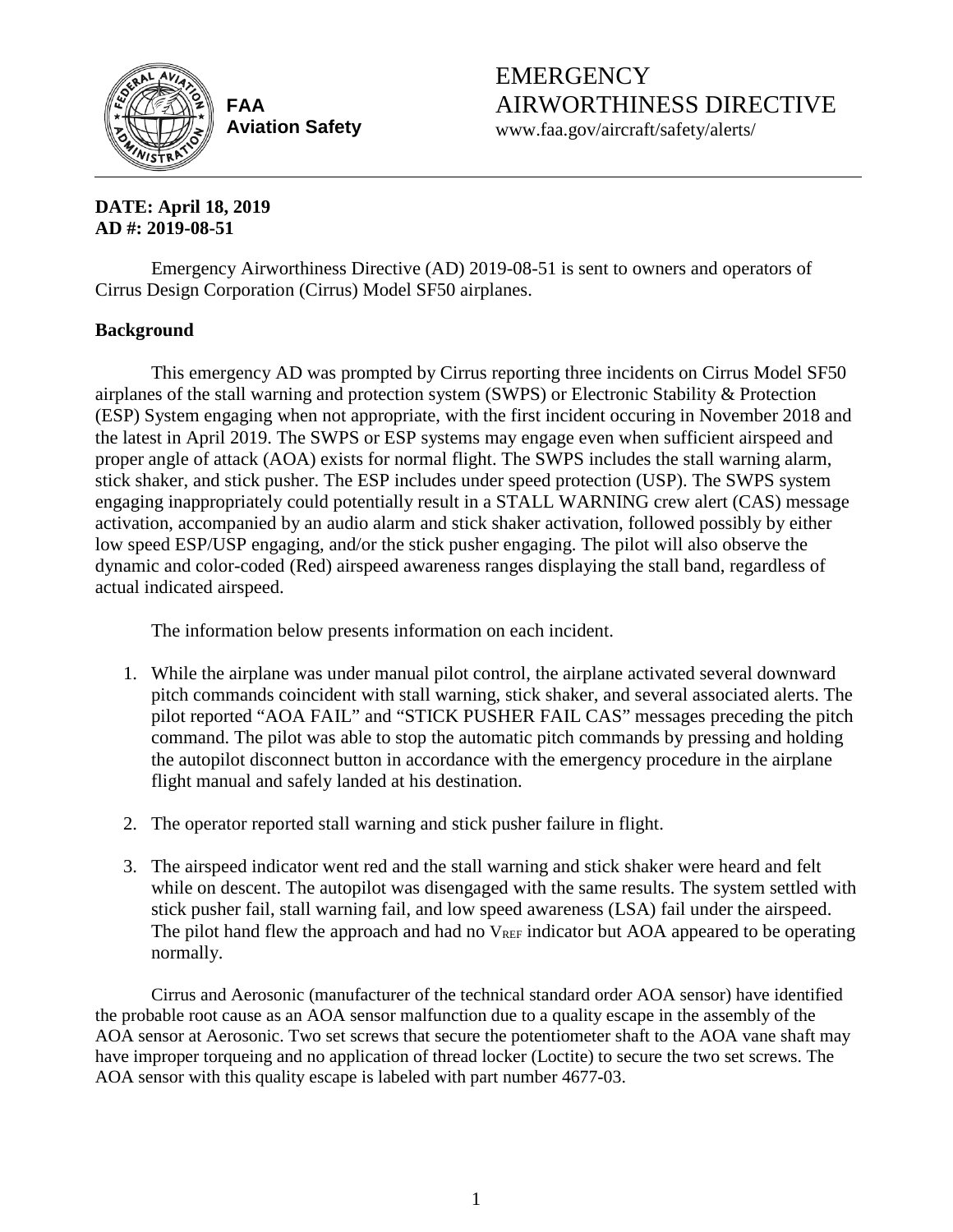Potential erroneous AOA derived indications may occur before, during, and after unintended automatic control system engagement. These indications include an abnormal appearing low speed red band or VREF green donut presented on the airspeed tape. Failed indications or intermittent indication may result in one or more of the following:

- Unintended automatic flight control activations;
- The flight crew having difficulty controlling the airplane;
- Excessive nose-down attitude; and/or
- Possible impact with terrain.

## **Relevant Service Information**

We reviewed Cirrus Design Corporation SF50 Service Bulletin Number: SB5X-34-03, dated April 16, 2019 (SB5X-34-03). The service information provides instructions for replacing the AOA sensor with an improved flight sensor.

## **FAA's Determination**

We are issuing this AD because we evaluated all the relevant information and determined the unsafe condition described previously is likely to exist or develop in other products of the same type design. The noted condition presents an immediate danger to pilots and passengers of Cirrus Design Corporation Model SF50 airplanes because an uncommanded pitch down may be difficult to recover from in some flight regimes with potential fatal consequences. The before further flight compliance time and need to replace the AOA sensors due to the potential fatal consequences does not allow for prior notice and opportunity to comment for the public.

## **AD Requirements**

This AD requires replacing the AOA sensors with improved AOA sensors using the instructions in SB5X-34-03.

## **Differences Between This AD and the Service Information**

SB5X-34-03 specifies 5 hours time-in-service (TIS) before replacing the AOA sensors. We determined that allowing 5 hours TIS to replace the AOA sensors does not mitigate the unsafe condition; thus, this AD requires such replacement before further flight.

## **Authority for this Rulemaking**

Title 49 of the United States Code specifies the FAA's authority to issue rules on aviation safety. Subtitle I, Section 106, describes the authority of the FAA Administrator. Subtitle VII, Aviation Programs, describes in more detail the scope of the Agency's authority.

We are issuing this rulemaking under the authority described in Subtitle VII, Part A, Subpart III, Section 44701, "General requirements." Under that section, Congress charges the FAA with promoting safe flight of civil aircraft in air commerce by prescribing regulations for practices, methods, and procedures the Administrator finds necessary for safety in air commerce. This regulation is within the scope of that authority because it addresses an unsafe condition that is likely to exist or develop on products identified in this rulemaking action.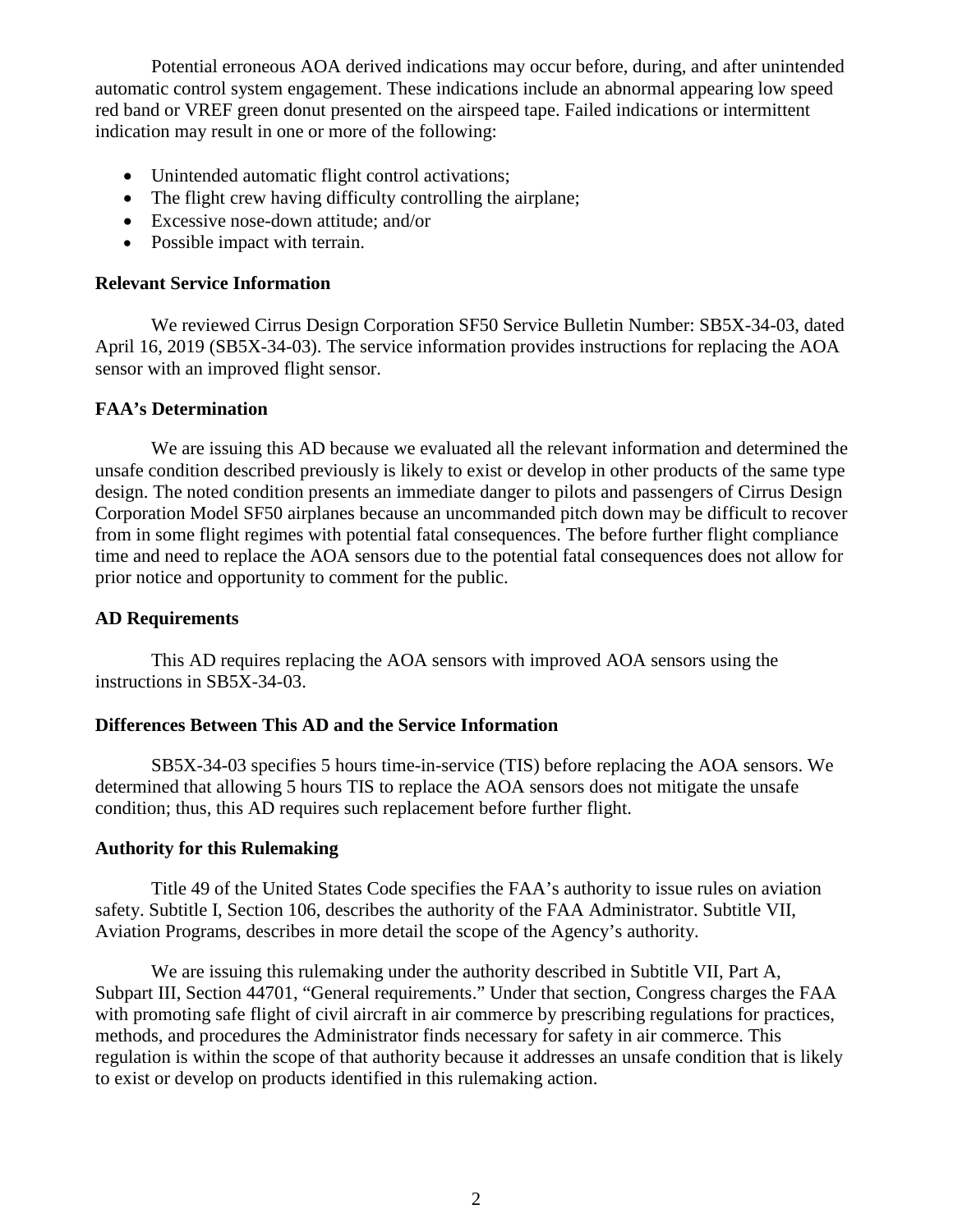#### **Presentation of the Actual AD**

We are issuing this AD under 49 U.S.C. Section 44701 according to the authority delegated to me by the Administrator.

#### **2019-08-51 Cirrus Design Corporation**: Product Identifier 2019-CE-020-AD.

#### **(a) Effective Date**

This Emergency AD is effective upon receipt.

#### **(b) Affected ADs**

None.

## **(c) Applicability**

This AD applies to Cirrus Design Corporation Model SF50 airplanes, all serial numbers, certificated in standard category.

#### **(d) Subject**

Joint Aircraft System Component (JASC)/Air Transport Association (ATA) of America Code 27; Flight Controls.

#### **(e) Unsafe Condition**

This AD was prompted by Cirrus reporting three incidents of the stall warning and protection system (SWPS) or Electronic Stability & Protection (ESP) System engaging when not appropriate. The SWPS and ESP may engage even when sufficient airspeed and proper angle of attack (AOA) exists for normal flight. SWPS includes the stall warning alarm, stick shaker and stick pusher. ESP includes under speed protection (USP). The SWPS and ESP engaging could potentially result in a STALL WARNING crew alert (CAS) message activation, accompanied by an audio alarm and stick shaker activation, followed possibly by either low speed ESP/USP engaging and/or the stick pusher engaging. The pilot will also observe the dynamic and color-coded (Red) airspeed awareness ranges displaying the stall band, regardless of actual indicated airspeed. These conditions, if not addressed, could result in the flight crew having difficulty controlling the airplane, lead to excessive nose-down attitude, significant altitude loss, and possible impact with terrain.

## **(f) Compliance**

Comply with this AD within the compliance times specified, unless already done.

## **(g) Corrective Action**

(1) Before further flight after receipt of this emergency AD, replace the AOA sensor with an improved AOA sensor, Aerosonic part number 4677-03 Mod 1 or Cirrus part number 32159-004 in accordance with section 11. ACCOMPLISHMENT INSTRUCTIONS, paragraphs A, B, and C of Cirrus Design Corporation SF50 Service Bulletin Number: SB5X-34-03, dated April 16, 2019.